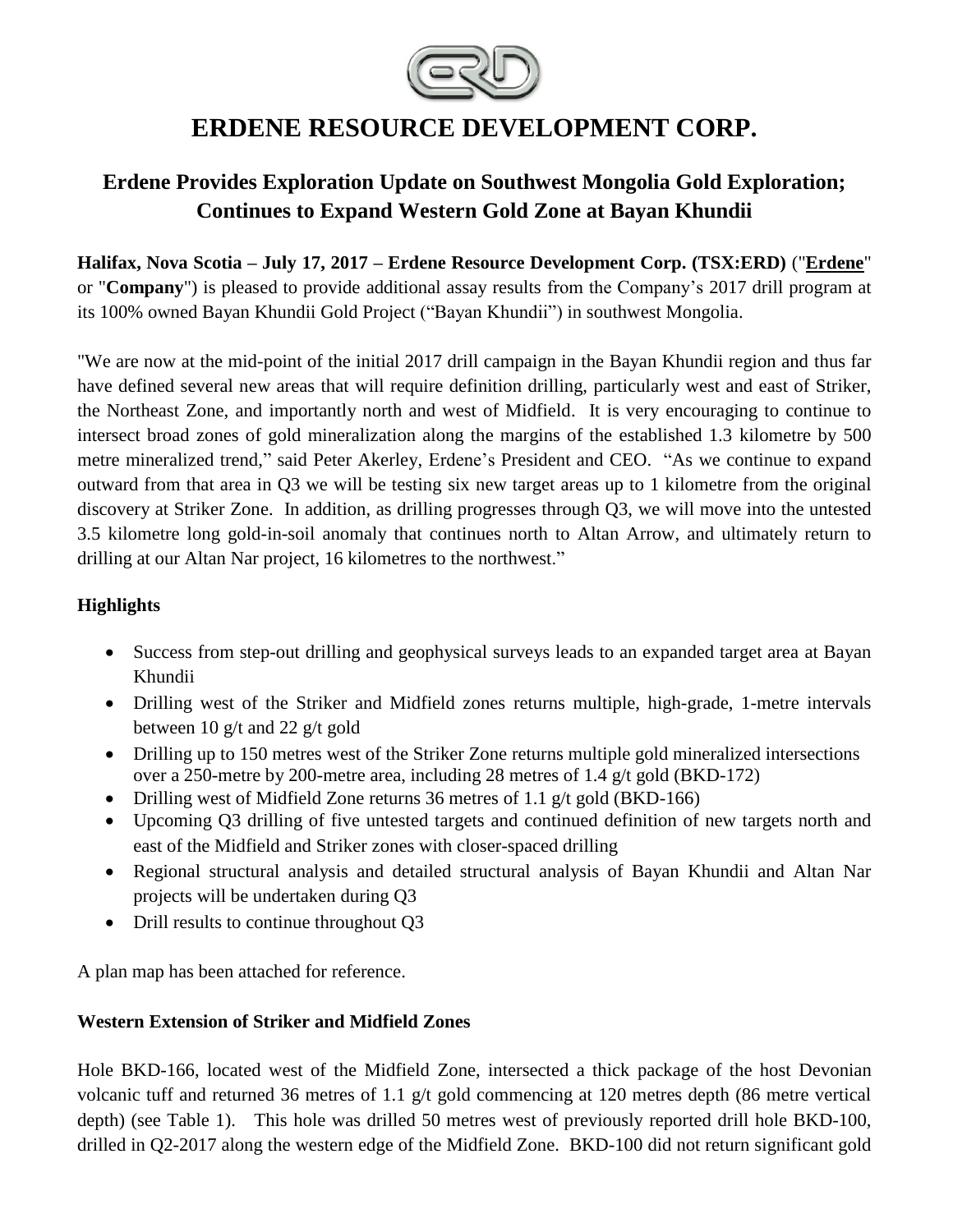mineralization as the hole intersected a syenite intrusion at shallower depths than expected and was speculated to truncate the western extension of Midfield. However, hole BKD-166 suggests the syenite encountered in BKD-100 may be relatively restricted in extent and that the Midfield mineralization continues west of BKD-100. Additional drilling will be required to confirm the true extent of the mineralization in this area.

A series of holes were completed south of BKD-166, to the west of the Striker Zone and covering a 250 metre by 200-metre area, and returned multiple gold mineralized intersections under younger, postmineralization cover. Results included 5 metres of 4.5  $g/t$  gold within 28 metres of 1.4  $g/t$  gold in hole BKD-172, located 130 metres west of the westernmost drilling in the Striker Zone (see Table 1).

The results west of Midfield and Striker have established multiple targets that justify additional closerspaced drilling in Q3-2017.

| Drill Hole     | From $(m)$ | To (m) | Interval $(m)$ <sup>(1)</sup> | Gold $(g/t)$ |
|----------------|------------|--------|-------------------------------|--------------|
| <b>BKD-166</b> | 120        | 156    | 36                            | 1.07         |
| incl           | 120        | 121    | $\mathbf{1}$                  | 13.5         |
| <b>BKD-172</b> | 93         | 159    | 66                            | 0.70         |
| incl           | 123        | 151    | 28                            | 1.43         |
| incl           | 145        | 150    | 5                             | 4.52         |
| incl           | 149        | 150    | $\mathbf{1}$                  | 10.7         |
| and            | 188        | 206    | 18                            | 0.34         |
| <b>BKD-173</b> | 27         | 84     | 57                            | 0.17         |
| and            | 130        | 136    | 6                             | 3.04         |
| incl           | 133        | 134    | $\mathbf{1}$                  | 11.4         |
| <b>BKD-175</b> | 110        | 131    | 21                            | 0.25         |
| and            | 136        | 146    | 10                            | 0.56         |
| and            | 177        | 181    | $\overline{4}$                | 5.66         |
| incl           | 179        | 180    | $\mathbf{1}$                  | 22.2         |
| <b>BKD-176</b> | 112        | 133    | 21                            | 0.49         |
| and            | 164        | 195    | 31                            | 0.42         |
| and            | 203        | 221    | 18                            | 0.22         |

Table 1. Bayan Khundii drill highlights

(1) Reported intervals are not true width. At this time, there is insufficient data with respect to the shape of the mineralized system to calculate true orientations in space. They represent drill intersection widths from holes drilled at a dip of -45 to -85 degrees and oriented to the north-northeast. The Bayan Khundii mineralization is interpreted to be moderately dipping (approximately 40 to 50 degrees to the southwest).

For a complete table of results for all drilling by Erdene at Bayan Khundii in 2015, 2016 and to date in 2017, including the holes released today, please [click](http://www.erdene.com/assets/pdf/2017/Bayan-Khundii-Drill-Results.pdf) here.

#### **Southern Extension of Northeast Zone**

Six, 80-metre spaced holes were completed over an area south and southwest of the Northeast Zone (BKD-160 to BKD-165). All holes except one (BKD-160) intersected the host silicified volcanic tuffs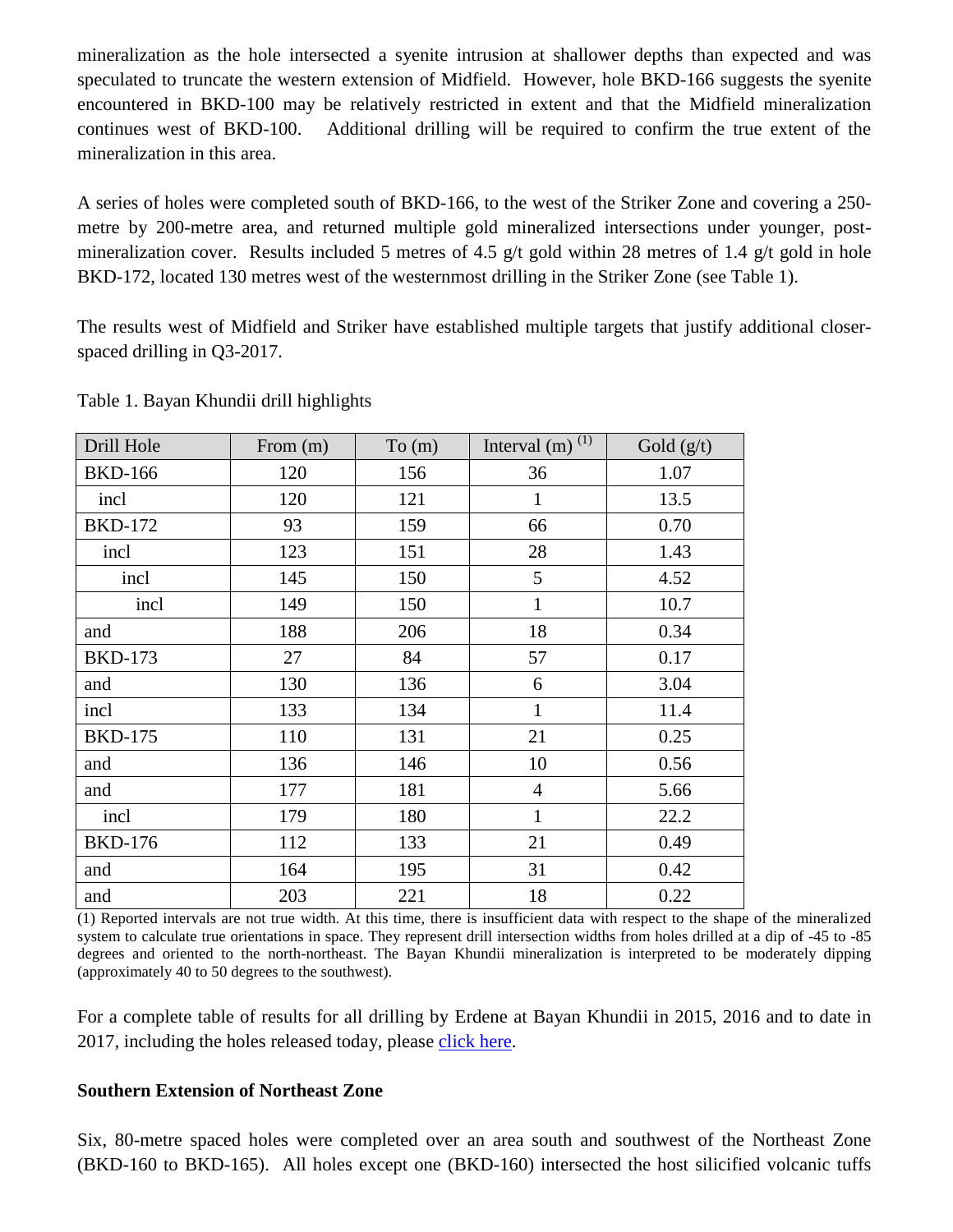that are typical for Bayan Khundii, with four holes returning low-grade gold mineralization, including 0.1 to 0.3 g/t gold over 6 to 28 metre intervals. A closer spaced (40 metre) drill program will be completed in this area during Q3-2017 to evaluate continuity of mineralization from the Northeast Zone southwest to the Midfield Zone.

Hole BKD-122, located on the southern boundary of the Northeast Zone (reported on June 8, 2017), is located 100 metres northeast of the six holes discussed above, and returned 14 metres of 0.75 g/t gold from surface and 21 metres of 0.72  $g/t$  gold at 63 metres vertical depth. In addition, two rock chip samples collected a further 600 metres to the northeast of BKD-122 (NE Extension prospect) returned gold assay values of 6.9 g/t and 0.4 g/t gold. The Company will complete additional drilling in this area in Q3-2017.

# **Going Forward – Q3-2017 Drill Program**

The Q3 drill program at Bayan Khundii will focus on follow-up drilling around newly discovered, highgrade mineralization encountered in Q2-Q3 exploration and on exploring a series of geophysical and geological targets within the 2-kilometre by 1.8-kilometre Bayan Khundii target area. In advance of this drilling, additional geophysical work was completed in Q2-Q3 2017, including induced polarization dipole-dipole and ground magnetic surveys that have further defined these new target areas. Approximately 10,000 metres of drilling remains in the current 24,000 metre program. In addition to the on-going Bayan Khundii drill program, the Company will also complete regional drilling between Bayan Khundii and Altan Arrow and a follow-up drill program at its neighboring Altan Nar goldpolymetallic project, 16 kilometres northwest of Bayan Khundii. This work will have two objectives: 1) to follow up on the high-grade silver-gold-lead-zinc mineralization intersected during the Q4-2016 and Q2-2017 drill programs, and 2) to test targets generated from an expanded Q2-2017 geophysical survey that included a high-resolution ground magnetic survey that provides increased magnetic detail including areas of low magnetic response interpreted as altered mineralized zones where hydrothermal fluids resulted in magnetite-destruction within host lithologies, and results from a six-line, 12 kilometre, induced polarization dipole-dipole survey centred on the Discovery Zone.

In addition to the drilling work outlined above, the Company will also be conducting both regional structural analysis and detailed structural analysis of Bayan Khundii and Altan Nar projects. Petrographic analysis will also be completed on a suite of samples to provide additional information pertaining to the petrogenesis of the Company's projects. Additional interpretation of geophysical data, especially induced polarization and magnetic surveys results, will also be conducted by third party consultants using recently-generated physical property data for a representative suite of samples from the Bayan Khundii project.

#### **Background on Bayan Khundii Gold Project**

In Q2-2015, Erdene conducted an initial exploration program on the southern portion of the Company's 100%-owned Khundii exploration license in southwest Mongolia where an early rock-chip sampling program revealed multiple very high-grade surface quartz veins that returned up to 4,380 g/t gold. Since that time, drilling has revealed the presence of very high gold grades, with up to 306 g/t gold over 1-metre intervals, within broad mineralized envelopes, with up to 131 metres of 3.9 g/t gold, including 80 metres of 6.0 g/t gold. The Company has completed a comprehensive exploration program at Bayan Khundii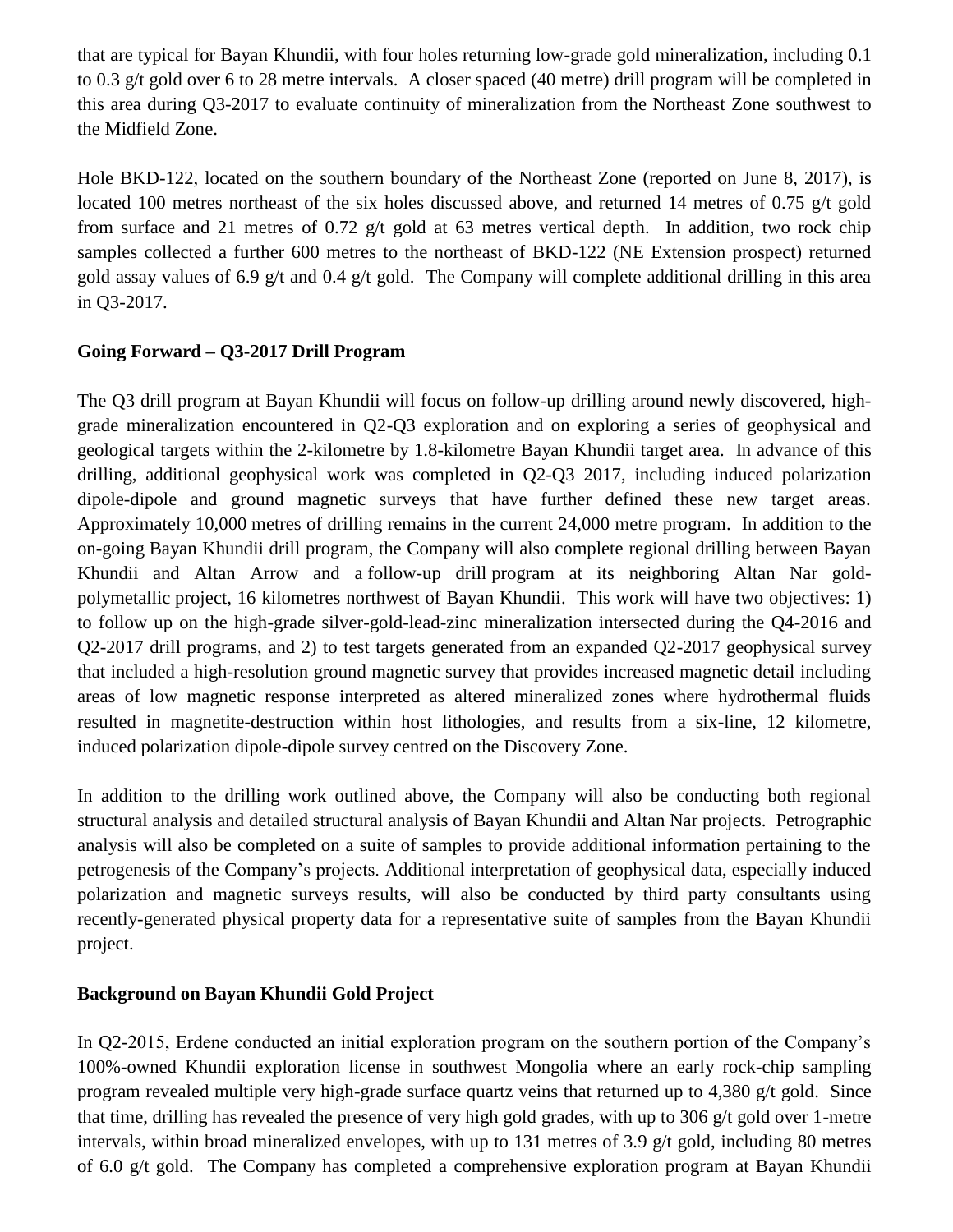that has included: geological mapping; soil geochemical surveys; additional surface rock chip sampling; a ground magnetic survey; gradient array and dipole-dipole induced polarization surveys; and the completion to date of 25,988 meters of drilling in 177 drill holes. In addition to this work, a series of detailed follow-up studies have also been completed, predominantly on drill core and minor surface outcrop, including: petrographic and mineralogical analyses; a fluid inclusion study; SEM gold composition analysis; Short-Wave Infra-Red Analysis (SWIR); structural analysis; and overall petrogenetic analysis. Detailed studies indicate the mineralized zones can be characterized as lowsulphidation, quartz-illite-adularia type mineralization that was presumably formed in a back-arc extensional environment.

In Q1-2016, the Company concluded preliminary metallurgical test work at Bayan Khundii, indicating that gravity concentration and cyanidation of the gravity tails yield very good overall gold recoveries for both high-grade and low-grade composites, yielding 99% gold recovery from the high-grade composite (24.9 g/t gold) and 92% gold recovery from the low-grade composite  $(0.7 \text{ g/t}$  gold). Additional metallurgical work is underway with completion anticipated in Q3.

The Bayan Khundii license has a 2% net smelter returns royalty ("NSR Royalty") in favour of Sandstorm Gold Ltd. with a buy-back option to reduce the NSR Royalty to 1%.

#### **Qualified Person and Sample Protocol**

Michael MacDonald, P.Geo. (Nova Scotia), Vice President Exploration for Erdene, is the Qualified Person as that term is defined in National Instrument 43-101 and has reviewed and approved the technical information contained in this news release. All samples have been assayed at SGS Laboratory in Ulaanbaatar, Mongolia. In addition to internal checks by SGS Laboratory, the Company incorporates a QA/QC sample protocol utilizing prepared standards and blanks.

Erdene's sampling protocol for drill core consisted of collection of samples over 1 metre or 2 metre intervals (depending on the lithology and style of mineralization) over the entire length of the drill hole, excluding minor post-mineral lithologies and un-mineralized granitoids. Sample intervals were based on meterage, not geological controls or mineralization. All drill core was cut in half with a diamond saw, with half of the core placed in sample bags and the remaining half securely retained in core boxes at Erdene's Bayan Khundii exploration camp. All samples were organized into batches of 30 samples including a commercially prepared standard, blank, and either a field duplicate, consisting of two ¼ core intervals, or a laboratory duplicate. Sample batches were periodically shipped directly to SGS in Ulaanbaatar via Erdene's logistical contractor, Monrud Co. Ltd.

#### **About Erdene**

Erdene Resource Development Corp. is a Canada-based resource company focused on the acquisition, exploration, and development of base and precious metals in underexplored and highly prospective Mongolia. The Company has four exploration licenses and a mining license in southwest Mongolia. In addition to the Bayan Khundii and Altan Nar projects, other deposits and prospects within these licenses include: Khuvyn Khar – an early-stage, copper-silver porphyry project with multiple drill targets and significant copper intersections; Nomin Tal – a narrow, high grade copper-gold discovery; Zuun Mod – a large molybdenum-copper porphyry deposit; and Altan Arrow – an early-stage gold-silver project. In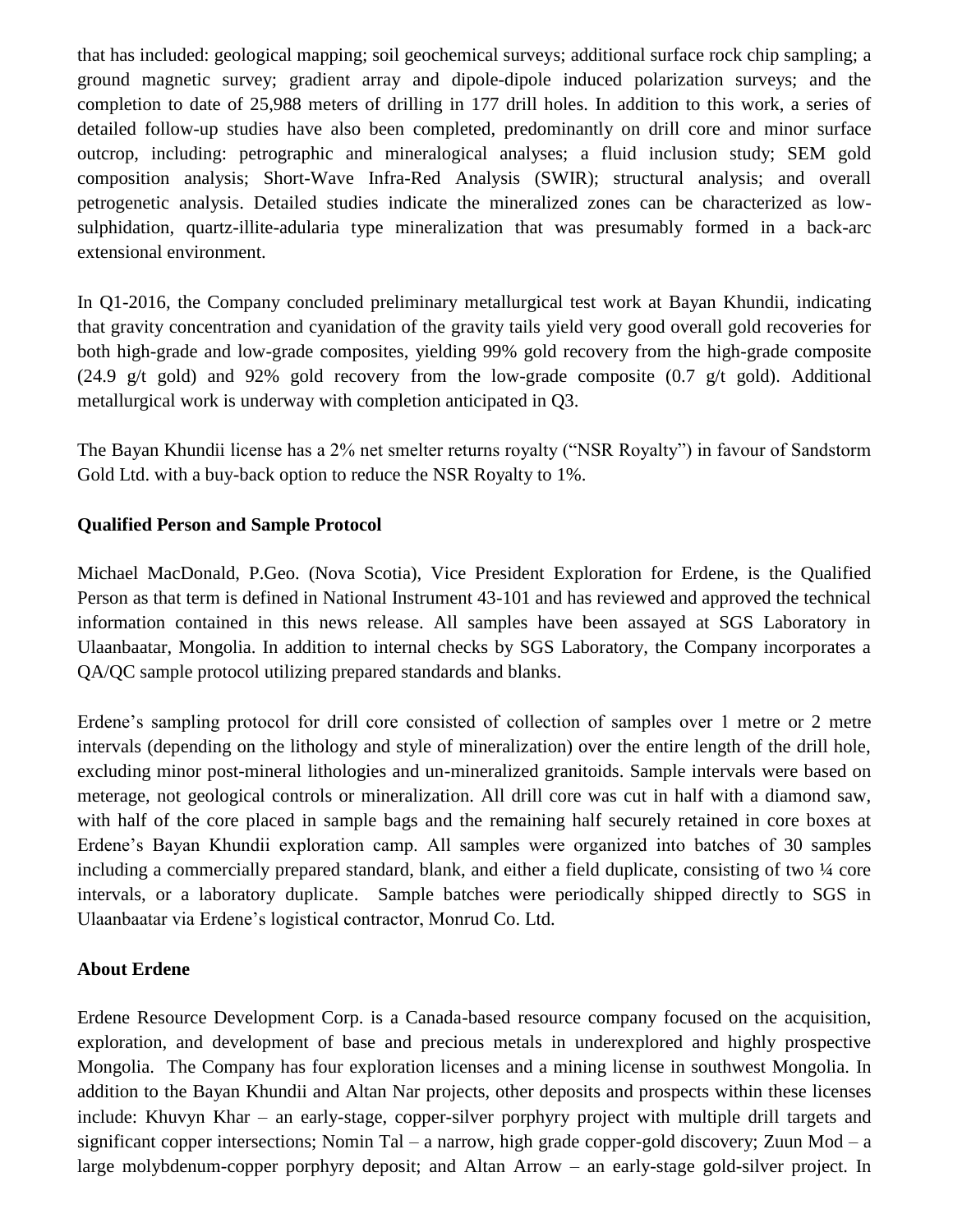addition to the above properties, the Company has an Alliance with Teck Resources Limited on regional copper-gold exploration in the prospective Trans Altai region of southwest Mongolia. For further information on the Company, please visit www.erdene.com. Erdene has 145,550,586 issued and outstanding common shares and a fully diluted position of 156,592,160 common shares.

#### **Forward-Looking Statements**

Certain information regarding Erdene contained herein may constitute forward-looking statements within the meaning of applicable securities laws. Forward-looking statements may include estimates, plans, expectations, opinions, forecasts, projections, guidance or other statements that are not statements of fact. Although Erdene believes that the expectations reflected in such forward-looking statements are reasonable, it can give no assurance that such expectations will prove to have been correct. Erdene cautions that actual performance will be affected by many factors, most of which are beyond its control, and that future events and results may vary substantially from what Erdene currently foresees. Factors that could cause actual results to differ materially from those in forward-looking statements include market prices, exploitation and exploration results, continued availability of capital and financing and general economic, market or business conditions. The forward-looking statements are expressly qualified in their entirety by this cautionary statement. The information contained herein is stated as of the current date and is subject to change after that date. The Company does not assume the obligation to revise or update these forward-looking statements, except as may be required under applicable securities laws.

### **NO REGULATORY AUTHORITY HAS APPROVED OR DISAPPROVED THE CONTENTS OF THIS RELEASE**

#### **Erdene Contact Information**

Peter C. Akerley, President and CEO or Ken W. MacDonald, Vice President and CFO Phone: (902) 423-6419 E-mail: [info@erdene.com](mailto:info@erdene.com) Website: [www.erdene.com](http://www.erdene.com/) Twitter: <https://twitter.com/ErdeneRes>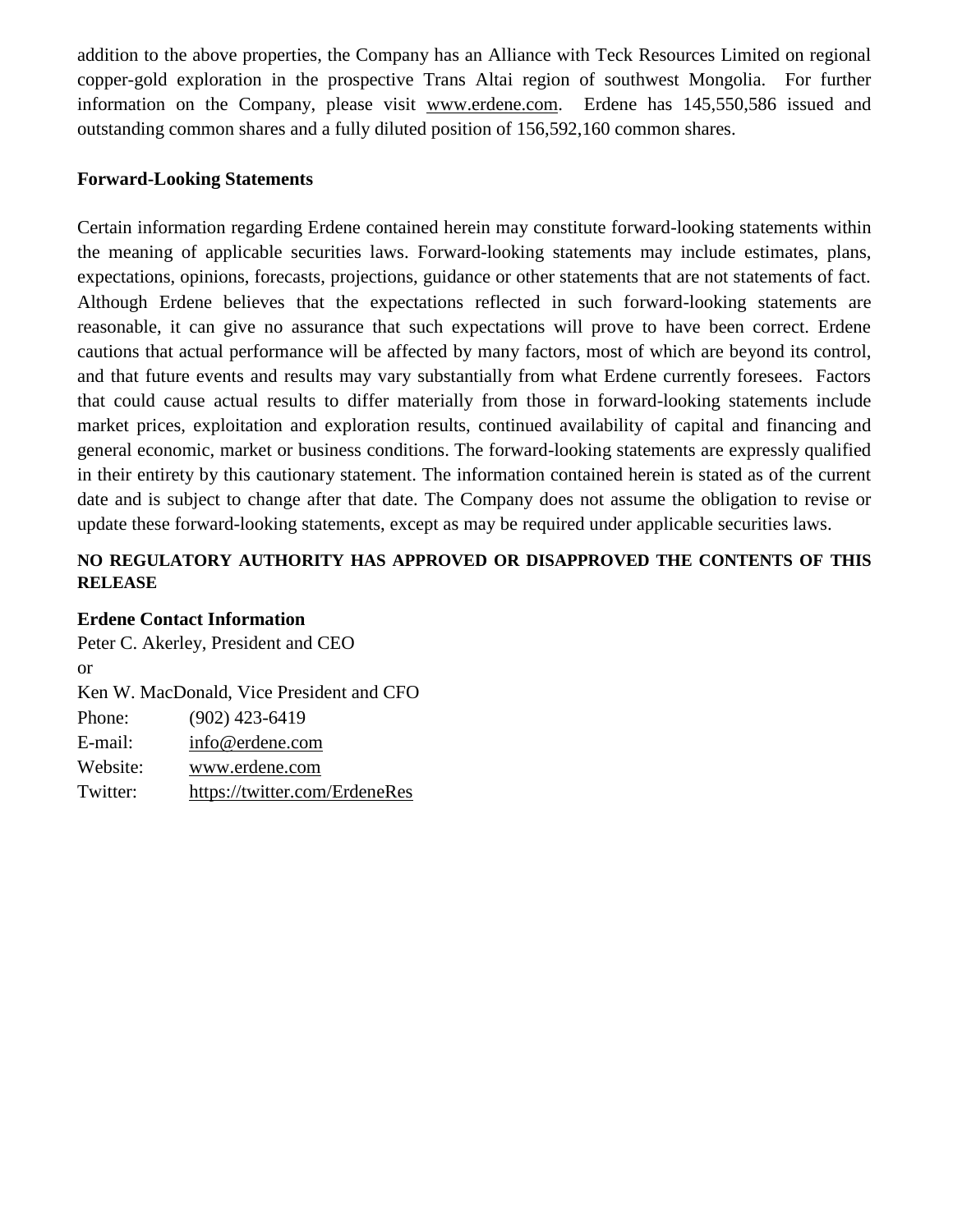